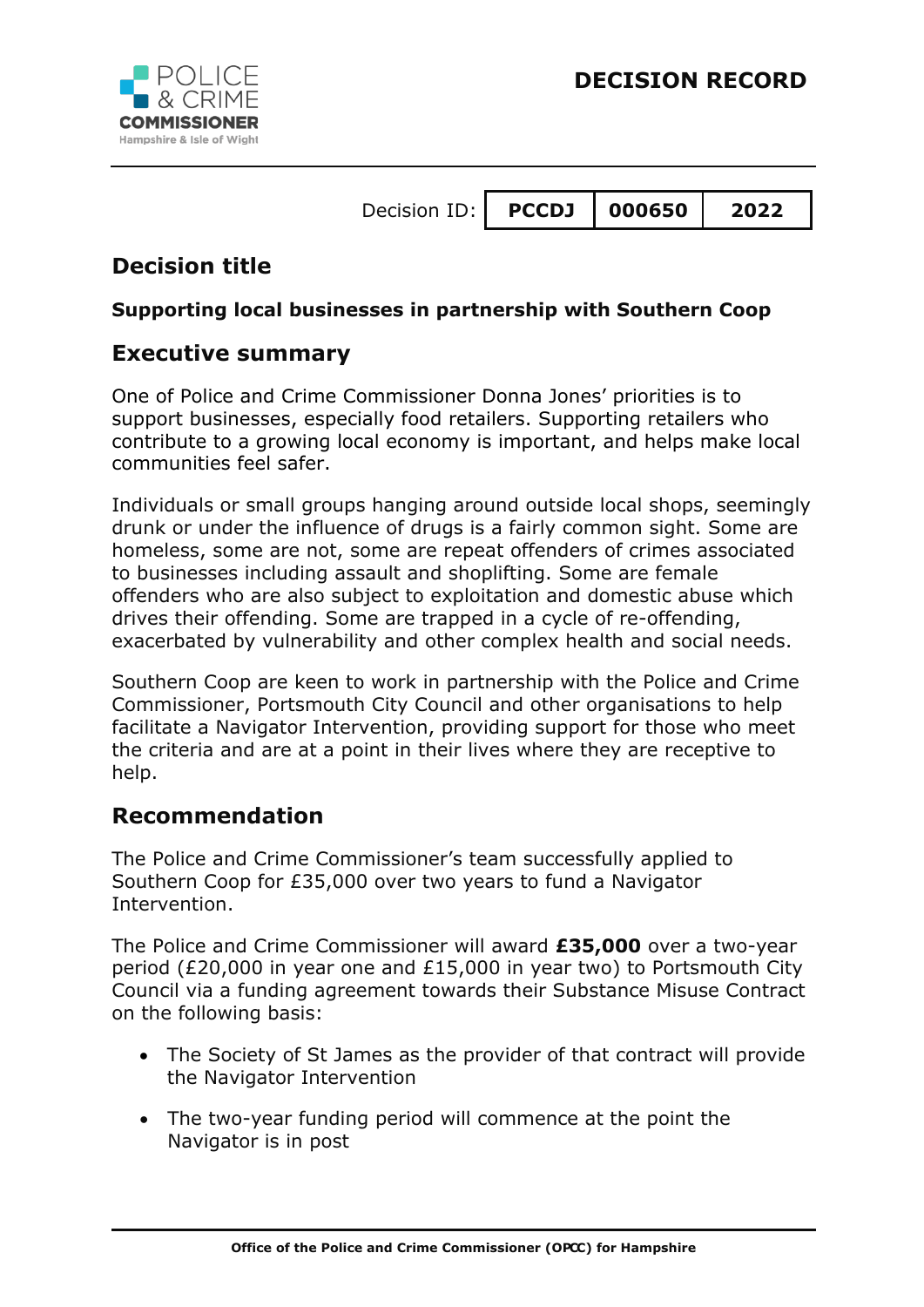

 Year two funding (£15,000) is dependent on the pilot achieving some success in year one. Performance measures will be agreed with Portsmouth City Council.

### **Statement on publication**

This Decision Record and supporting Decision Request documentation is suitable for publication.

## **Police and Crime Commissioner approval**

I hereby **approve** the recommendation above.

Signature:

Name: **Donna Jones** Police and Crime Commissioner for Hampshire

Date: 5-Apr-22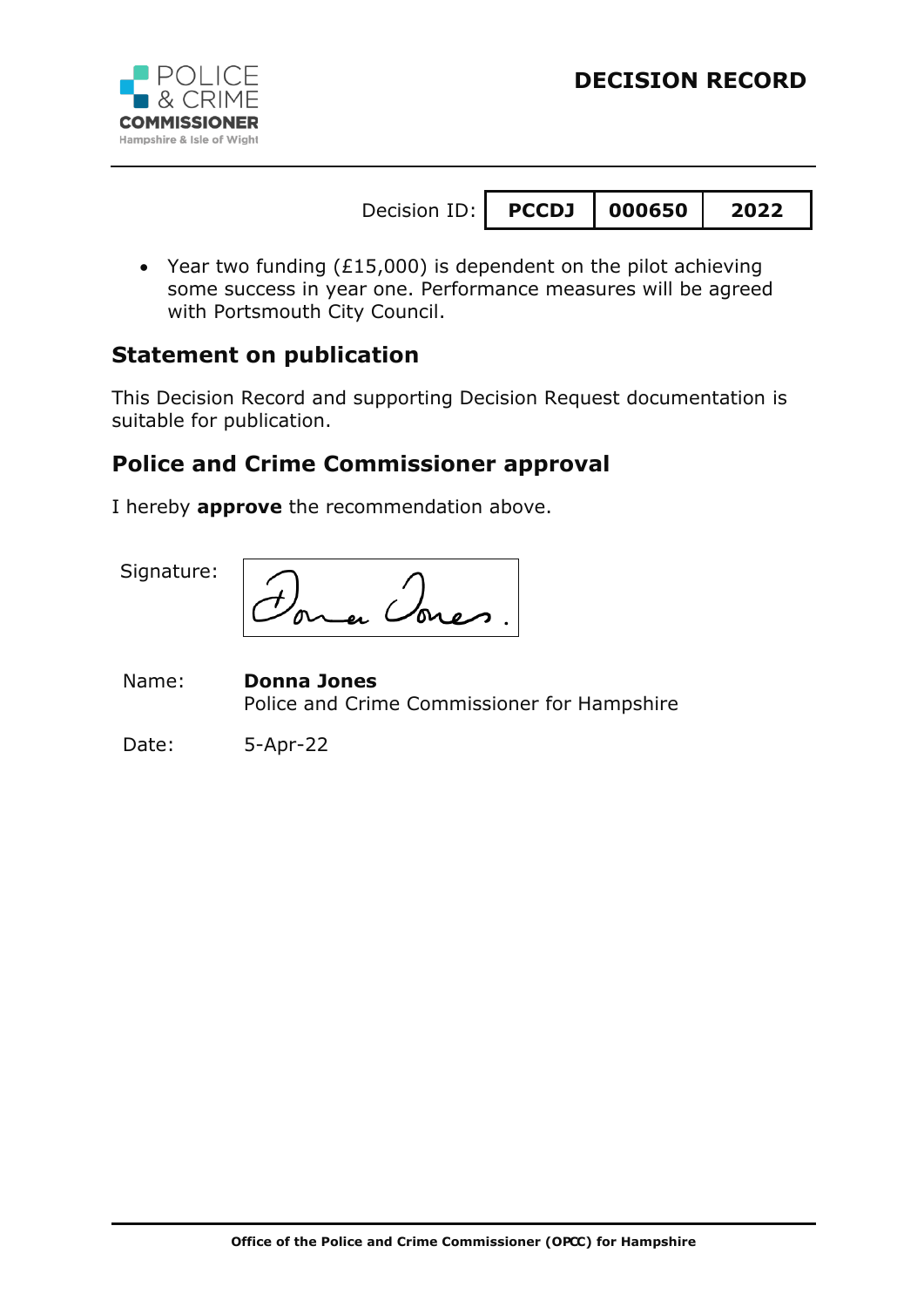



## **Decision title:**

#### **Supporting local businesses in partnership with Southern Coop**

### **Requester details:**

Requester: Karen Dawes

Role title: Commissioning and Contracts Manager

#### **1 Strategic context**

Individuals or small groups hanging around outside local shops, seemingly drunk or under the influence of drugs is a fairly common sight. Some are homeless, some are not, some are repeat offenders of crimes associated to businesses including assault and shoplifting. Some are female offenders who are also subject to exploitation and domestic abuse which drives their offending. Some are trapped in a cycle of re-offending, exacerbated by vulnerability and other complex health and social needs.

Southern Coop are keen to work in partnership with the Police and Crime Commissioner, Portsmouth City Council and other organisations to help facilitate an intervention, providing support for those who meet the criteria and are at a point in their lives where they are receptive to help.

The Police and Crime Commissioner's team successfully applied to Southern Coop for £35,000 over two years to fund a Navigator Intervention to provide intensive support for those meeting the criteria who are at a point in their lives where they are receptive to help. Entering into this, support would be voluntary as opposed to being mandated as part of an order.

The pilot aims to:

- Save lives
- Reduce demand on public services
- Help participants to lead happier, healthier, crime-free lives
- Reduce the cost of associated crime to businesses
- Increase trust and confidence amongst communities and businesses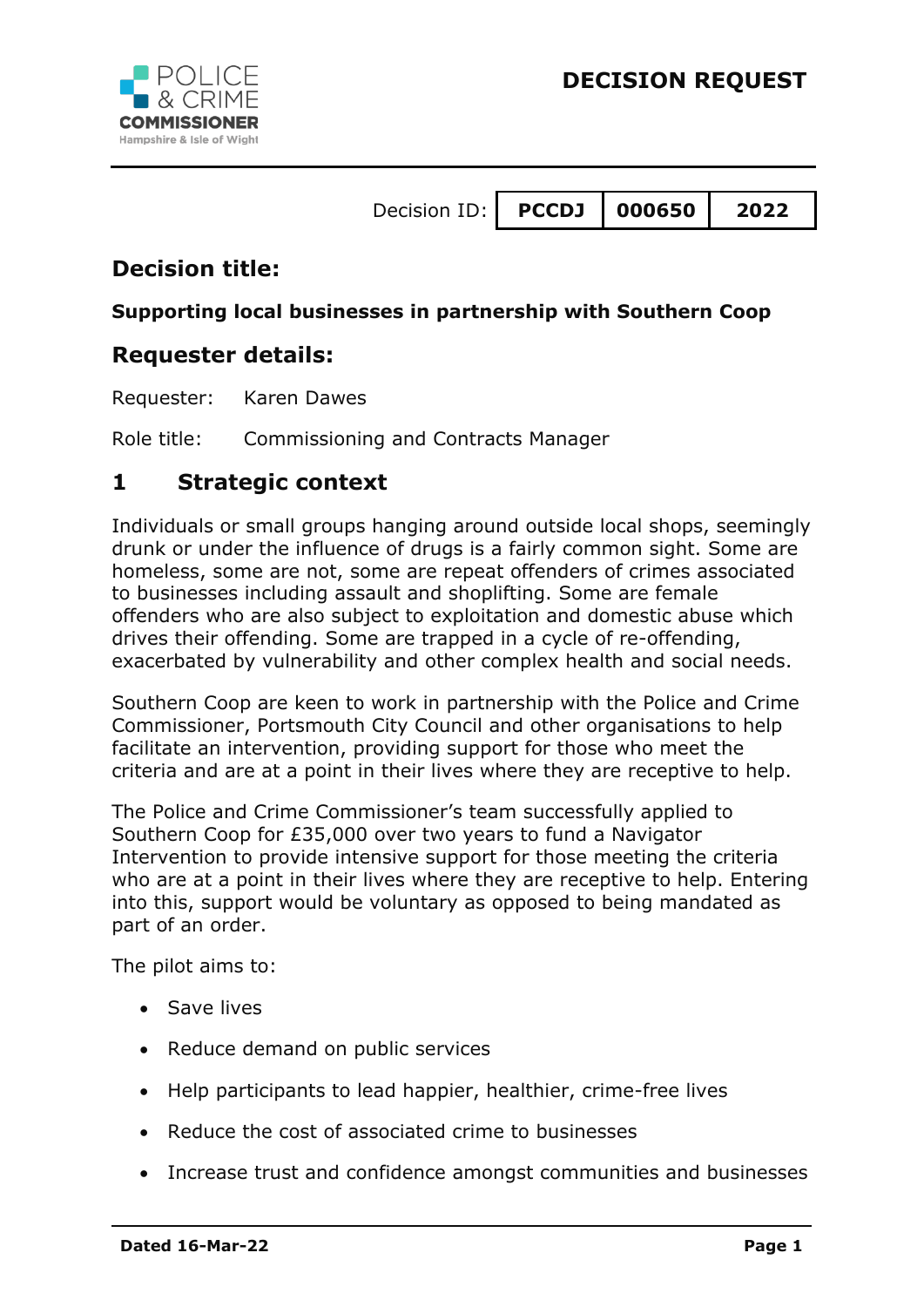

- Help communities and victims of crime feel safer
- Improve understanding of the problem to support future decision making
- Provide a documented and evidenced 'best practice' solution that can be used by others

#### **Those offered the support of the Navigator Intervention should meet the following criteria:**

Offenders who frequently come to the attention of local businesses for:

- Assault
- Shoplifting
- Anti-social behaviour
- Begging
- Criminal Damage

They must be aged 18+ and give their consent to take part:

#### **How people be referred:**

A list of repeat offenders who meet the criteria would be established (the target cohort). There would also be flexibility to support some people not on that list, where it is considered relevant. They could be referred in a number of ways:

- By Police or PCSOs building a relationship with them in the community
- By Police Custody Staff (Police, Detention Officers, Liaison and Diversion, Custody Healthcare or Arrest Referral) explaining the offer while they are in police custody
- By the Navigator visiting them when they are due to be released from prison
- By the target cohort hearing about the offer and self-referring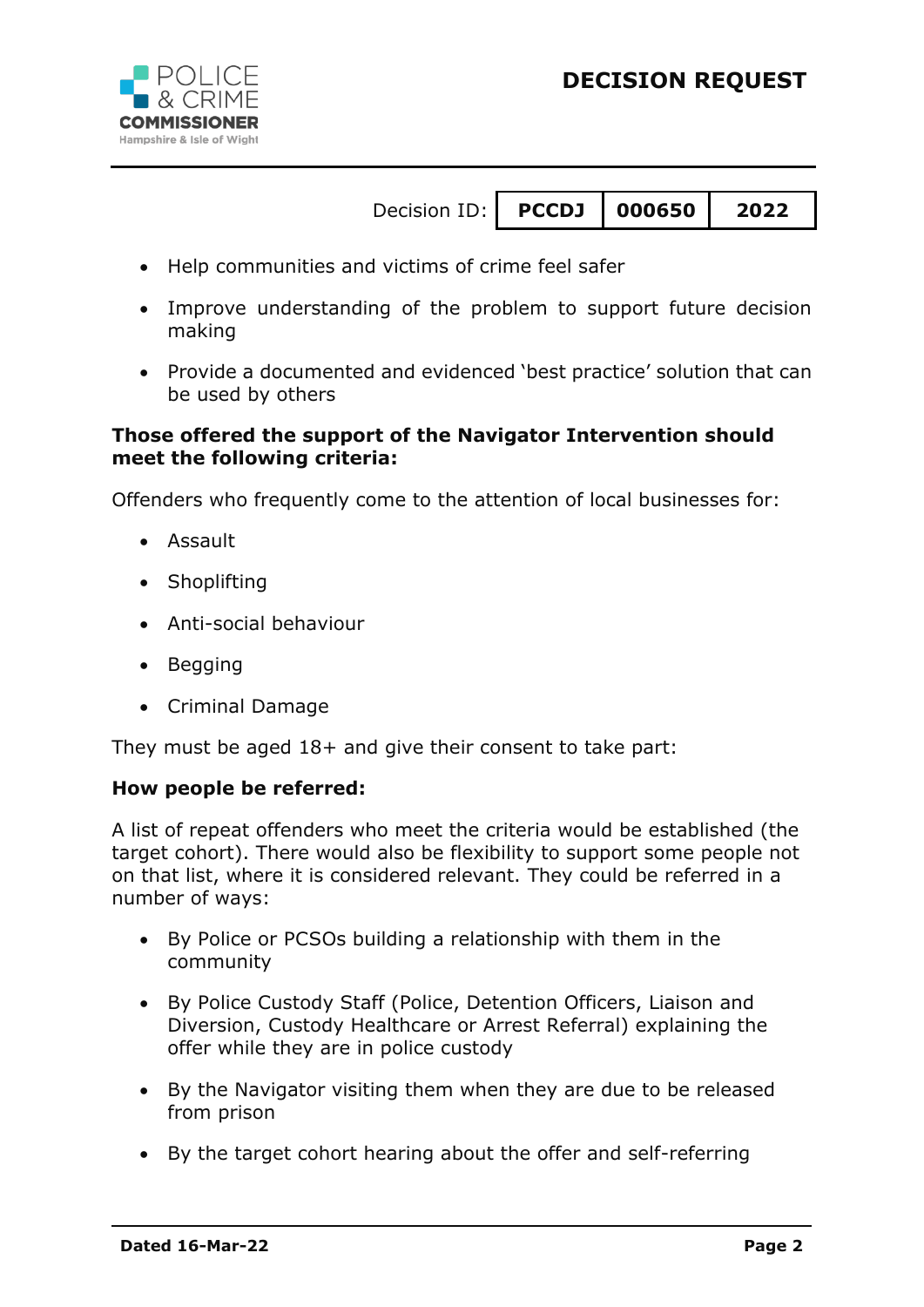



- 
- Those already known to the Society of St James making direct contact
- By engaging with local businesses to ensure an improved flow of crime reports and intelligence and securing support for the project
- Through information sharing by stakeholders, raising concerns of increasing harm caused by individuals who are at risk of repeat offending.

#### **Where will this Navigator Intervention be piloted?**

This will be piloted in Portsmouth.

#### **Who will provide the service?**

The Society of St James will provide the Navigator Intervention.

#### **What support will be offered by the Society of Saint James Navigator Intervention?**

The Society of St James (SSJ) would complete a strength based, trauma informed assessment, tailored to the needs of each person. If that person needs rehabilitation this can be offered by Portsmouth City Council from their rough sleepers or universal funding. SSJ would also capture data to inform future commissioning and partnership work. For example, the challenges affecting the target cohort, how many are homeless, gaps in service provision and referral routes.

SSJ have a huge amount of experience dealing with people with substance misuse issues ranging from heroin to alcohol. They have the ability to fast track individuals for specialist support. Psycho-social services including group work and one to one can be offered.

SSJ can prescribe in the community and fast track those rough sleeping. SSJ have the ability to take the service to the person, including support with training, employment, and the opportunity to become peer mentors.

#### **Funding Successfully Awarded From Southern Co-op**

£35,000 over two years

£20,000 in year one and £15,000 in year two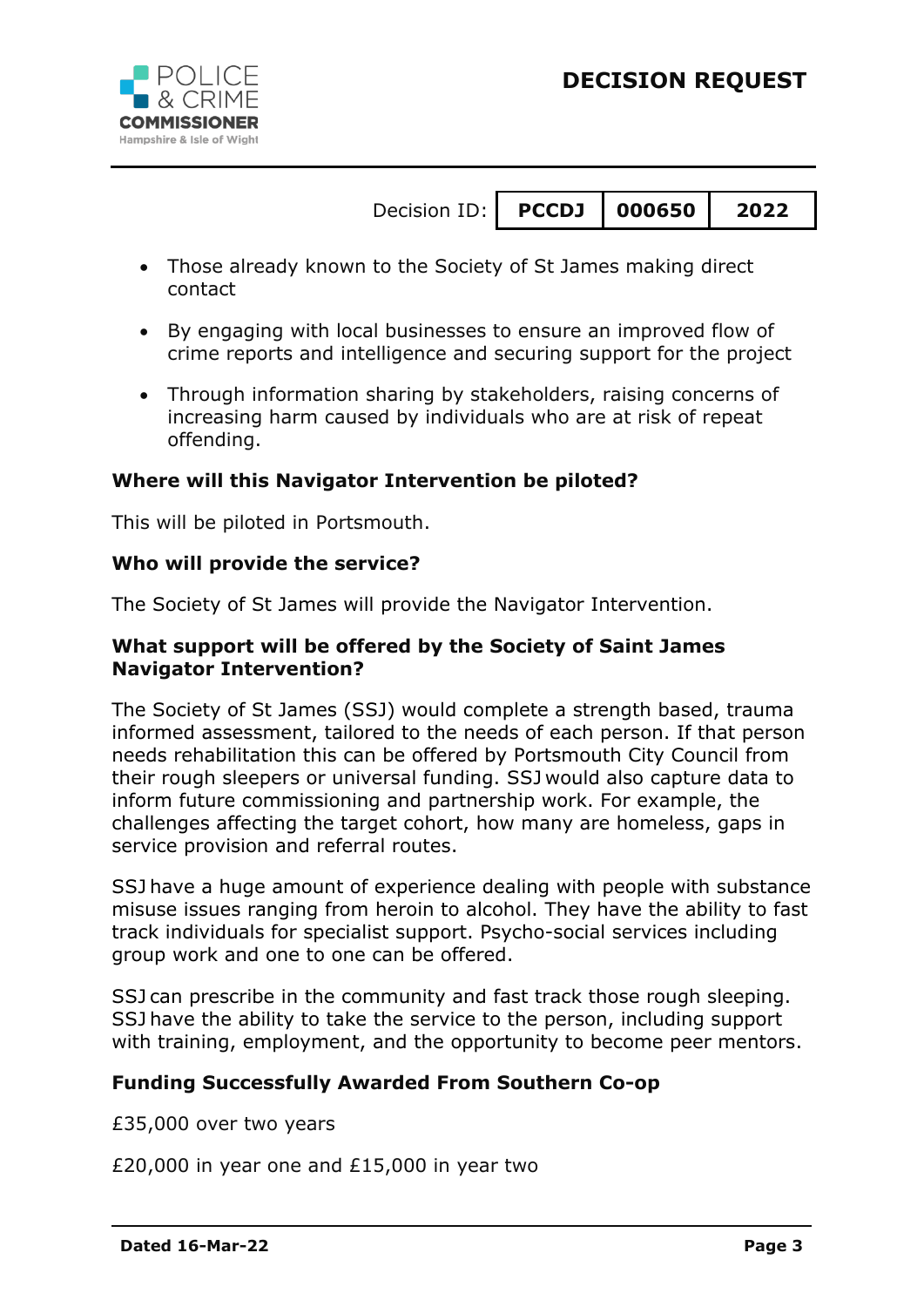

£17.500 could fund a Navigator for 18.5 hours per week

#### **Which Partners Are Involved?**

Police and Crime Commissioner

Southern Coop

Portsmouth City Council

Portsmouth Businesses

Society of St James (SSJ)

**Police** 

Liaison and Diversion

Custody Health Care

Arrest Referral

Probation

Winchester Prison

#### **Governance**

Portsmouth City Council would commission the service as part of their substance misuse contract. A small working group would be established to support the project and report back to Southern Coop with pre-agreed outputs and outcomes

#### **Added Value**

Whilst no additional funding is contributed, added value includes:

- SSJ are Portsmouth City Council's Drug and Alcohol Service provider. As SSJ would provide the Navigator Intervention, they could access a range of support for the target cohort
- Portsmouth City Council could offer rehabilitation through their rough sleeper or universal funding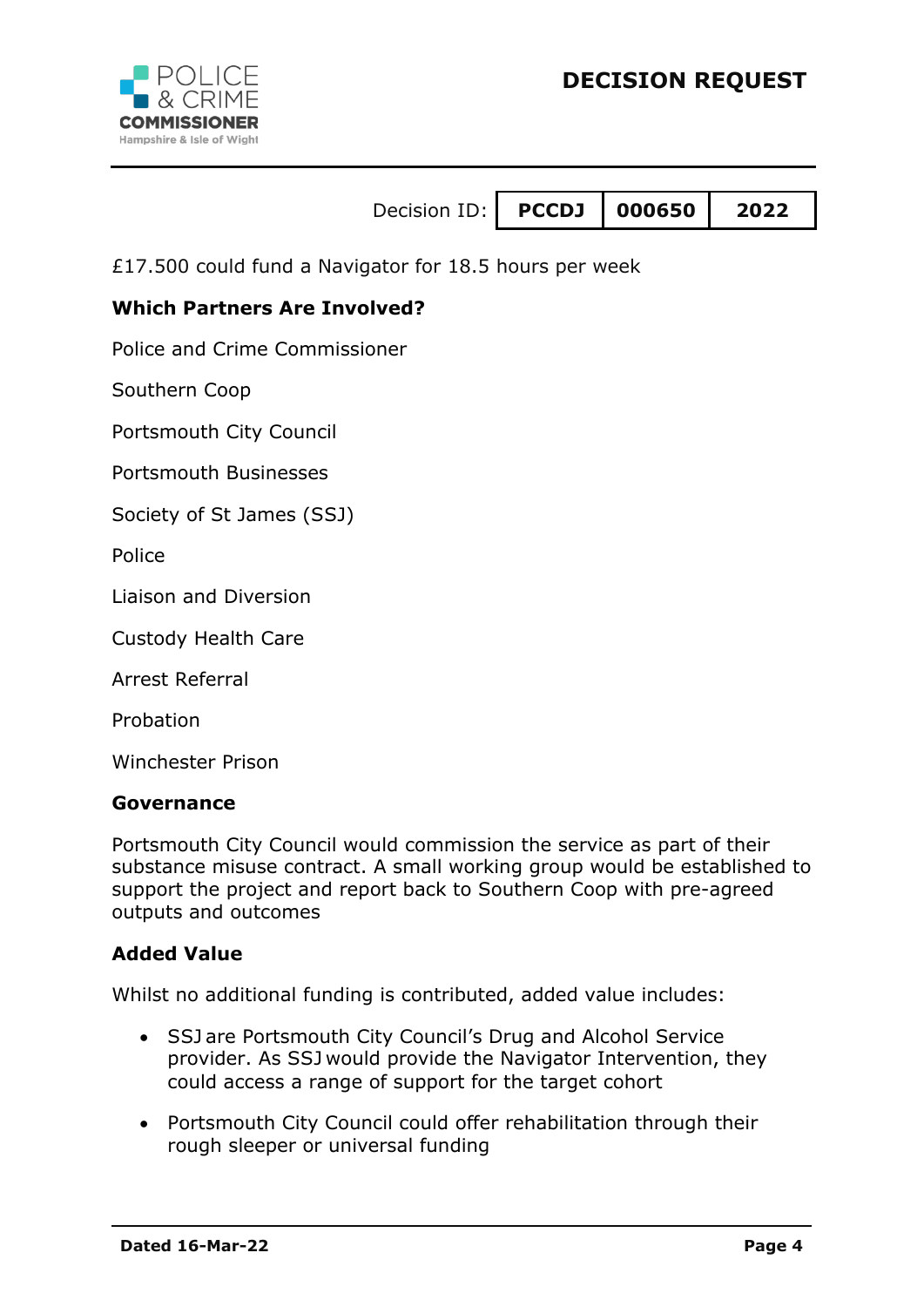

 An opportunity for positive police engagement with businesses in Portsmouth. By driving project awareness and engagement within the business community there is the opportunity to build and enhance working and community relationships.

# **2 Options appraisal**

Do Nothing:

The Police and Crime Commissioner already supports Integrated Offender Management (IOM) in Portsmouth. Whilst this is not exactly the same cohort of people, it seeks to reduce re-offending.

Do Something (Preferred Option):

The Police and Crime Commissioner does not need to identify funding within her own budget. The Navigator Intervention would be funded entirely by Southern Coop. Portsmouth City Council could enable this Navigator Intervention through their substance misuse contract, awarded to the Society of St James.

### **3 Timescales**

Funding for the Navigator Intervention would commence at the point the Navigator is in post.

### **4 Financial and resourcing implications**

| Total cost                     | £35,000                                                |  |
|--------------------------------|--------------------------------------------------------|--|
|                                |                                                        |  |
| Timeframe funding required for | Two years from date of<br>recruitment of the Navigator |  |

#### **Table 1 - Funding allocation in each financial year**

|         | 2021-22 | 2022-23 | 2023-24 |
|---------|---------|---------|---------|
| Capital | £0      |         |         |
| Revenue | £0      | £20,000 | £15,000 |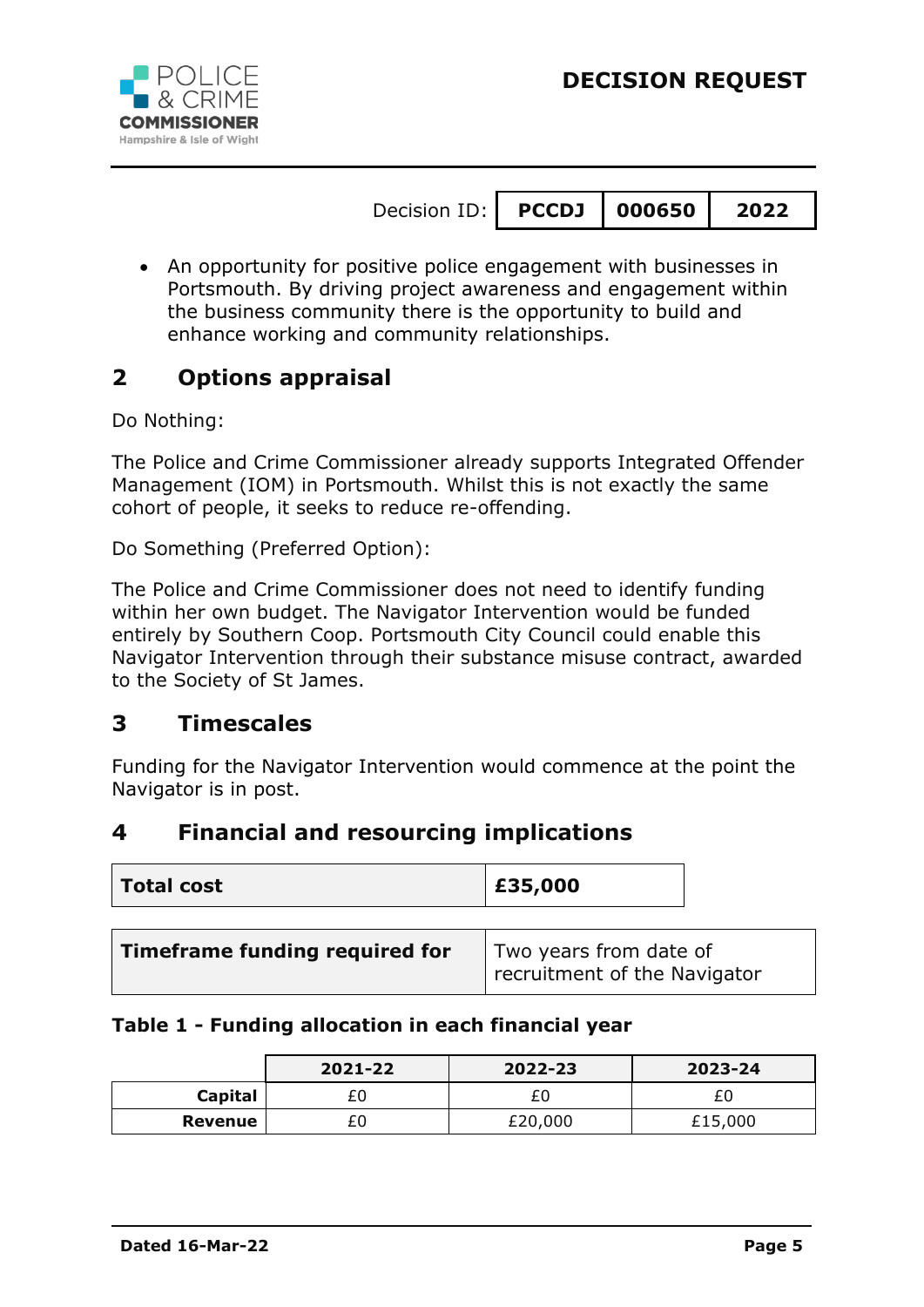

### **Table 2 - Funding source - Capital and Revenue**

|                                                                    | Capital<br>(insert 'Yes' if applicable) | <b>Revenue</b><br>(insert 'Yes' if applicable) |
|--------------------------------------------------------------------|-----------------------------------------|------------------------------------------------|
| Transformation reserve                                             |                                         |                                                |
| Commissioner's reserve                                             |                                         |                                                |
| Commissioning budget                                               |                                         |                                                |
| Approved capital programme                                         |                                         |                                                |
| General fund                                                       |                                         |                                                |
| Other:                                                             |                                         | Yes                                            |
| £35,000 funding<br>contribution by Southern<br>Coop over two years |                                         |                                                |

# **5 Communications and engagement implications**

Any publicity will make clear that the Navigator Intervention is a collaboration between Southern Coop, the Police and Crime Commissioner, Portsmouth City Council and the Society of St James. The Commissioning Team will work closely with the Communications and Engagement Team to identify opportunities to further promote this support.

# **6 Legal implications**

Under S.143 of the Anti-social Behaviour, Crime and Policing Act 2014, the PCC may provide or arrange for the provision of services to secure or contribute to securing crime and disorder reduction, or which help victims or witnesses of, or other persons affected by, offences and antisocial behaviour. These arrangements may include the making of grants subject to such conditions as the PCC thinks appropriate. Funding awards will be subject to a written agreement setting out the terms and conditions on which payment is made.

Portsmouth City Council recently retendered their main substance misuse treatment contract, with the new contract commencing  $1<sup>st</sup>$  June 2022. Within the contract notice, the Invitation to Tender and the specification, the Council built in an ability, and a significant contingency, to increase the contract value over the course of the contract. This enables the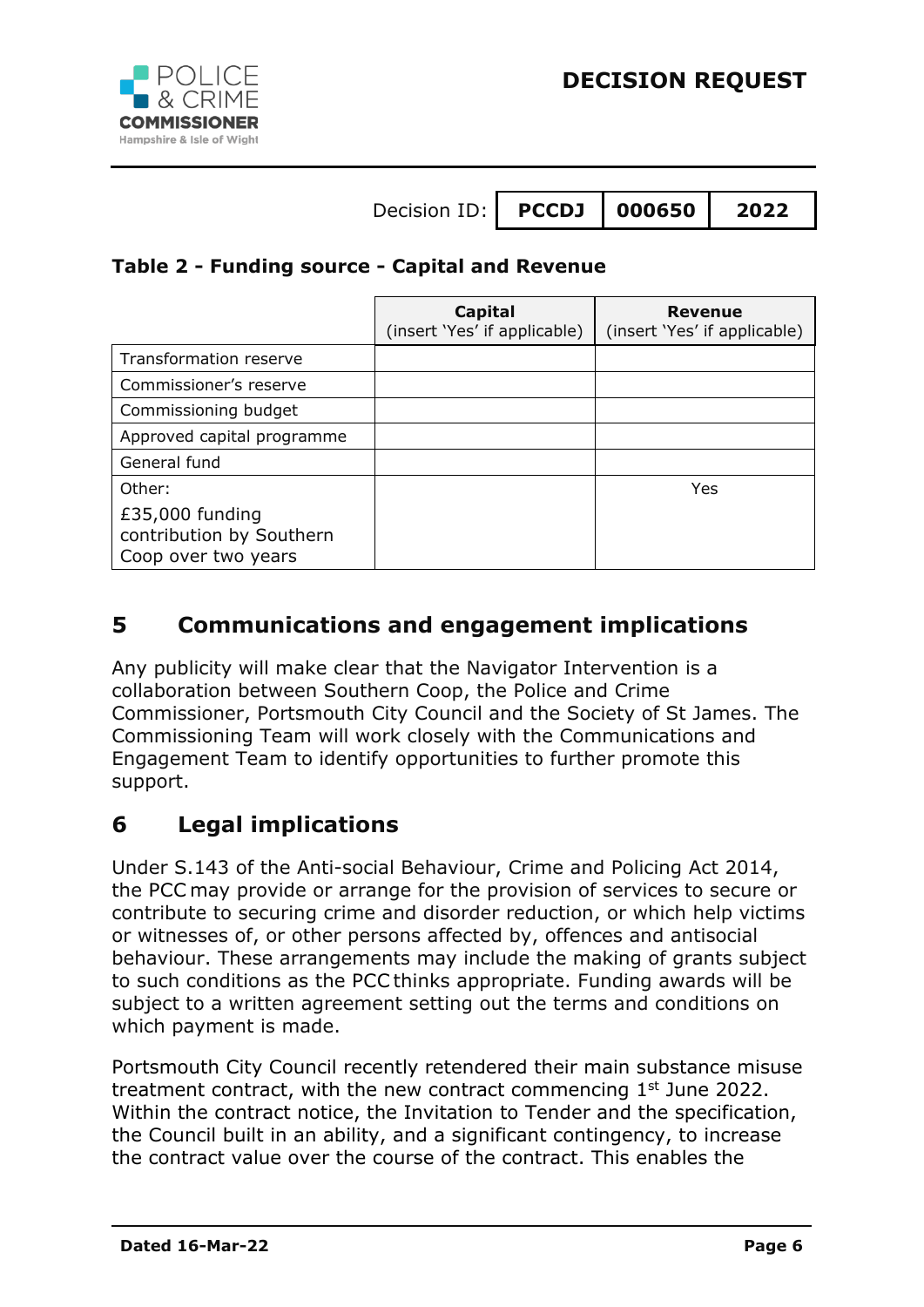

contract to be varied to include additional funding from Southern Coop via the Police and Crime Commissioner.

# **7 Risks and mitigation**

Recruiting to specialist roles with reduced hours on a short term commitment can be challenging. Also, whilst there may be a need in terms of numbers meeting the criteria, a person needs to be at a point in their life where they want to make positive changes. There is a risk that not enough people will be at that point in their lives to take up the offer and provide value for money.

If funding is awarded, it will have a flexible start date and commence at the point the Navigator is in post. This would enable the project to be offered for the full two years. Furthermore, funding for year two, is dependent on success in year one (this would be worked through at the start of the project). If there is a significant lack of referrals for example, funding earmarked for year two may be returned to Southern Coop.

# **8 Strategic policing requirement**

Those supported through this Navigator Intervention may be connected with crimes which fall within the Strategic Policing Requirement.

# **9 Equalities**

This service will support vulnerable people, many of whom have protected characteristics. The service will contribute towards the elimination of unlawful discrimination, the advancement of equality of opportunity for everyone, including those having a protected characteristic and the fostering of good relations between all including those having a protected characteristic. The grant agreement with Portsmouth City Council will require this.

# **10 Data Protection implications**

There are no General Data Protection Regulation implications associated with this decision request. The Police and Crime Commissioner's Office will not hold personal information. The Society of St James as the current provider is required to adhere to the GDPR regulations as per their contract with Portsmouth City Council.